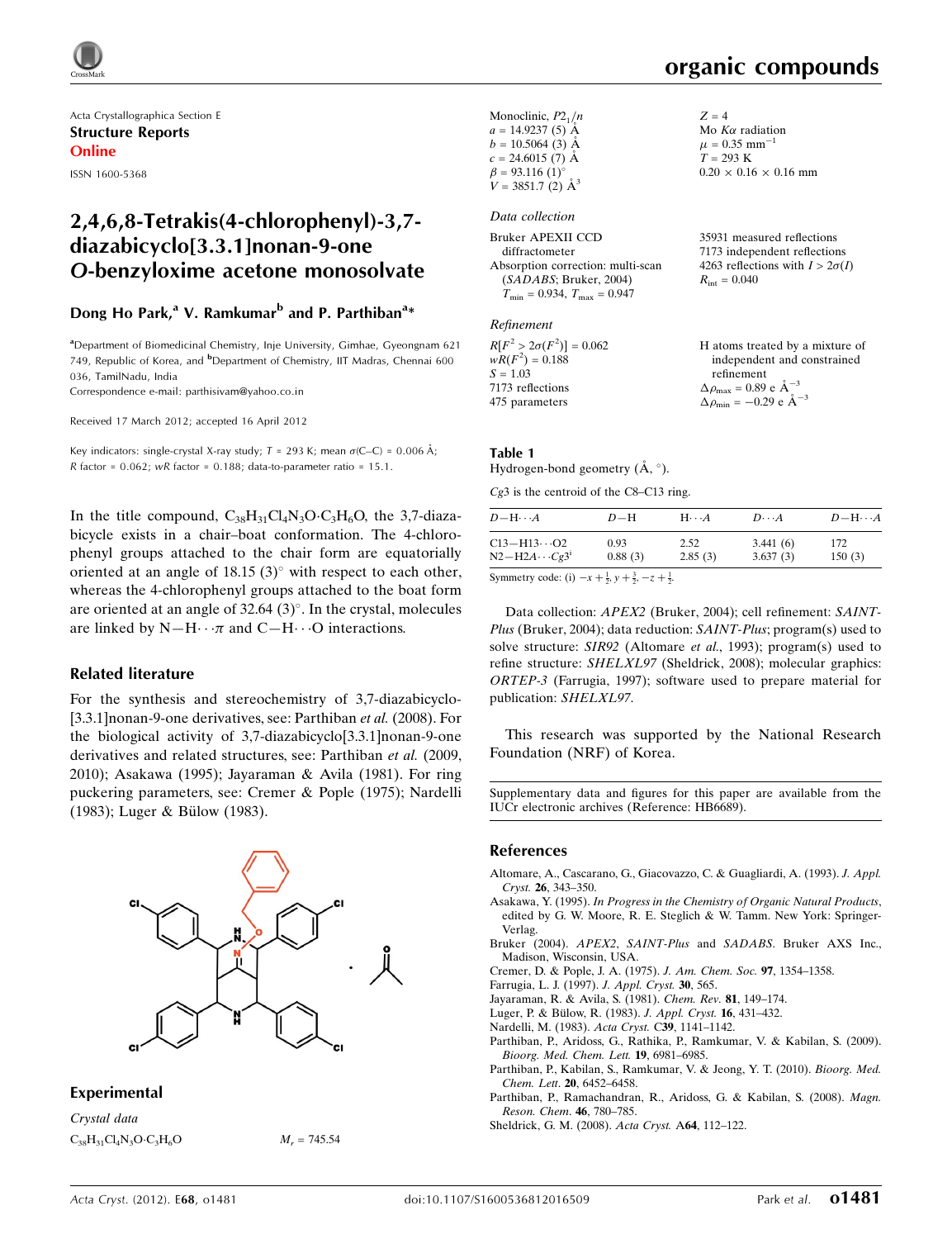# **supporting information**

*Acta Cryst.* (2012). E**68**, o1481 [doi:10.1107/S1600536812016509]

# **2,4,6,8-Tetrakis(4-chlorophenyl)-3,7-diazabicyclo[3.3.1]nonan-9-one** *O***-benzyloxime acetone monosolvate**

### **Dong Ho Park, V. Ramkumar and P. Parthiban**

#### **S1. Comment**

The 3,7-diazabicyclo[3.3.1] nonan-9-one nucleus is widely present in Lupin alkaloids and are displaying various biological actions (Parthiban *et al.*, 2009, 2010, Asakawa, 1995, Jayaraman & Avila, 1981). In fact, the biological activities mainly depends on the nature of the substituents and their positions on the nucleus. Since C=N—O-*R* is an important class of pharmacophore by displaying biological actions, we have synthesized the title molcule by the condensation of 3,7-diazabicyclo[3.3.1]nonan-9-one and *O*-benzyl moiety to make the biologically potent oxime derivative. Because the biological actions mainly depend on the stereochemistry of the molecule, we undertaken the title molecule for the present study to explore its stereochemistry.

The crystallographic parameters *viz*., torsion angles, asymmetry parameters and ring puckering parameters calculated for the title compound shows that one of the piperidone rings,  $N(1)$ —C(1)—C(2)—C(7)—C(5)—C(6) adopts a near ideal chair conformation, according to Cremer & Pople and Nardelli. The total puckering amplitude,  $Q_T$  is 0.606 (3) Å, the phase angle  $\theta$  is 2.7 (3)° and phi is 261 (6)° (Cremer & Pople, 1975). The smallest displacement asymmetry parameters q<sub>2</sub> and  $q_3$  are 0.031 (3) and 0.605 (3) Å, respectively (Nardelli, 1983). On the otherhand, another piperidone ring N(2)—C(3)  $-C(2)$ —C(7)—C(5)—C(4) exists in the boat conformation according to C&P by Q<sub>T</sub> = 0.764 (3),  $\theta$  = 91.9 (2)° and phi = 357.0 (3)° as well as Nardelli by  $q_2 = 0.764$  (3) and  $q_3 = -0.025$  (3)°.

An equatorial orientation of the 4-chlorophenyl groups attached on the chair form piperidone is supported by the angles of  $C(1)$ —C(8) and  $C(6)$ —C(26) on the C&P plane normal as 70.85 (19) and 75.04 (19)°, respectively (Luger & Bülow, 1983). The equatorial orientations of the aryl groups are further supported by thier torsion angles; the C8—C1—C2—C7 is 178.4 (3)° and C26—C6—C5—C7 is 177.0 (3)°. The 4-chlorophenyl groups attached on the boat form of the piperidone have angles with C&P plane normal are  $C(3)$ — $C(14)$  = 57.34 (19)° and  $C(4)$ — $C(20)$  = 61.70 (19)°, they are respectively in bisectional and equatorial orientations according to Luger & Bulow. In fact, both lies on the boundary of bisectional and this is further supported by their torsion angles as follows:  $C7 - C2 - C3 - C14 = 115.5$  (3)° and C20—  $C4 - C5 - C7 = -121.6$  (3)<sup>o</sup>.

The 4-chlorophenyl groups attached on the chair form are equatorially oriented at an angle of 18.15°, respect to each other, whereas, the 4-chlorophenyl groups attached to the boat form are oriented at an angle of 32.64° between them.

Based on the above analysis, it is clear that the title compound exists in the chair-boat conformation with an equatorial orientation of the 4-chlorophenyl groups on both sides of the secondary amino group of the piperidone in the chair conformation.

The crystal packing is stabilized by weak intermolecular N—H···*π* (C14—C19) and C—H···O interactions.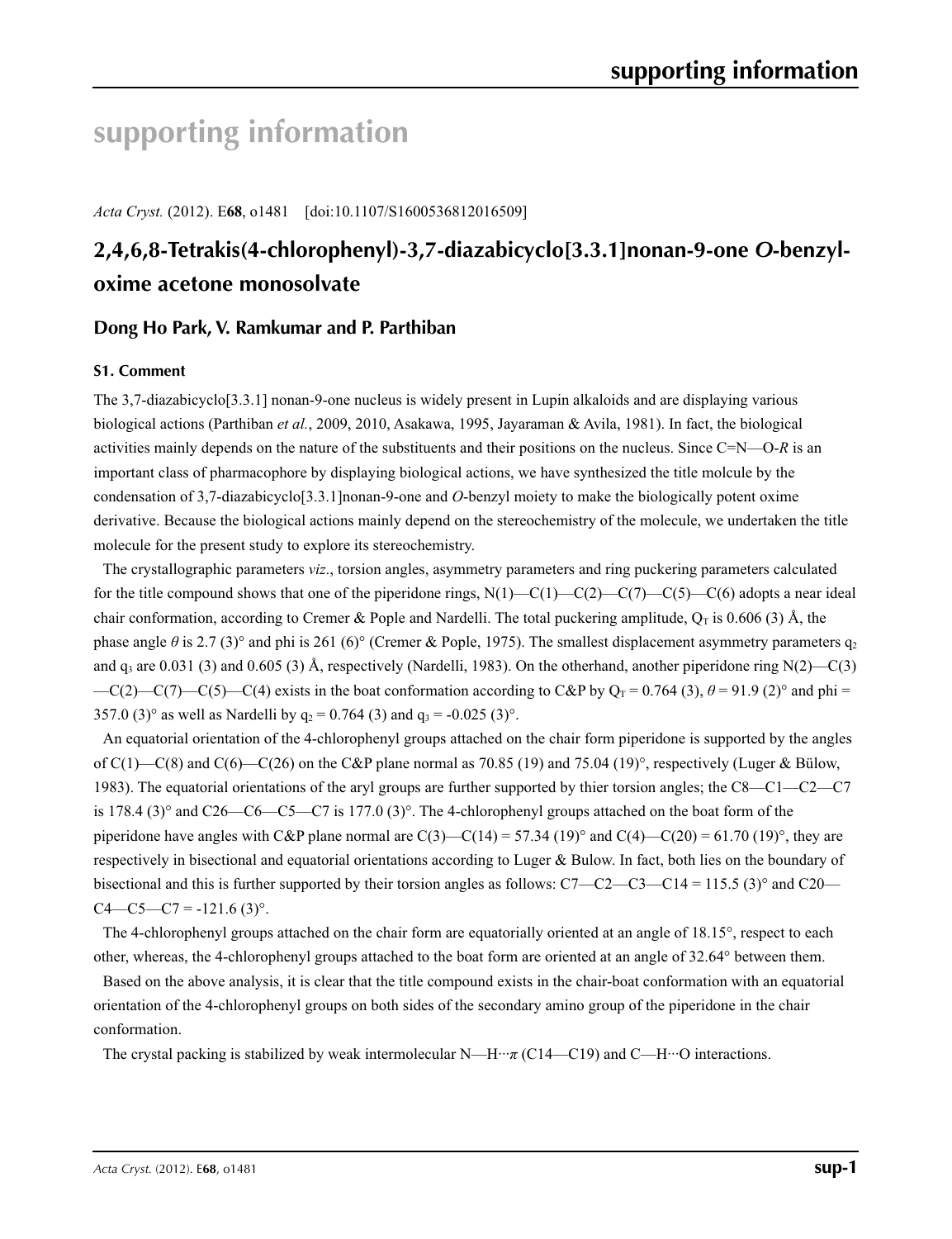#### **S2. Experimental**

The 2,4,6,8-*tetrakis*(4-chlorophenyl)-3,7-diazabicyclo[3.3.1]nonan-9-one was synthesized by a modified Mannich condensation in one-pot, using 4-chlorobenzaldehyde (0.2 mol, 28.12 g), acetone (0.05 mol, 3.7 ml) and ammonium acetate (0.1 mol, 7.7 g) in a 50 ml of absolute ethanol (Parthiban *et al.*, 2008). The mixture was gently warmed on a hot plate at 303 K (30 $\degree$  C) with moderate stirring till the complete consumption of the starting materials, which was monitored by TLC. At the end, the crude 3,7-diazabicycle was separated by filtration and gently washed with 1:5 cold ethanol-ether mixture. The pure 2,4,6,8-*tetrakis*(4-chlorophenyl)-3,7-diazabicyclo[3.3.1]nonan-9-one (0.01 mol, 5.823 g) was condensed with *O*-benzylhydroxylamine hydrochloride (0.012 mol, 1.915 g) using sodium acetate trihydrate (0.03 mol, 3.06 g) as base in ethanol-chloroform 1:1 mixture to obtain the title oxime ether. Colourless prisms were obtained by slow evaporation of an acetone solution.

#### **S3. Refinement**

The nitrogen H atom was located in a difference Fourier map and refined isotropically. Other hydrogen atoms were fixed geometrically and allowed to ride on the parent carbon atoms with aromatic C—H = 0.93 Å, aliphatic C—H = 0.98 Å and methylene C—H = 0.97 Å. The displacement parameters were set for phenyl, methylene and aliphatic H atoms at *U*iso(H)  $= 1.2U_{eq}(C)$  and for methyl H atoms at  $U_{iso}(H) = 1.5U_{eq}(C)$ .



#### **Figure 1**

Anistropic displacement representation of the molecule with atoms represented with 30% probability ellipsoids (H atoms are removed for clarity).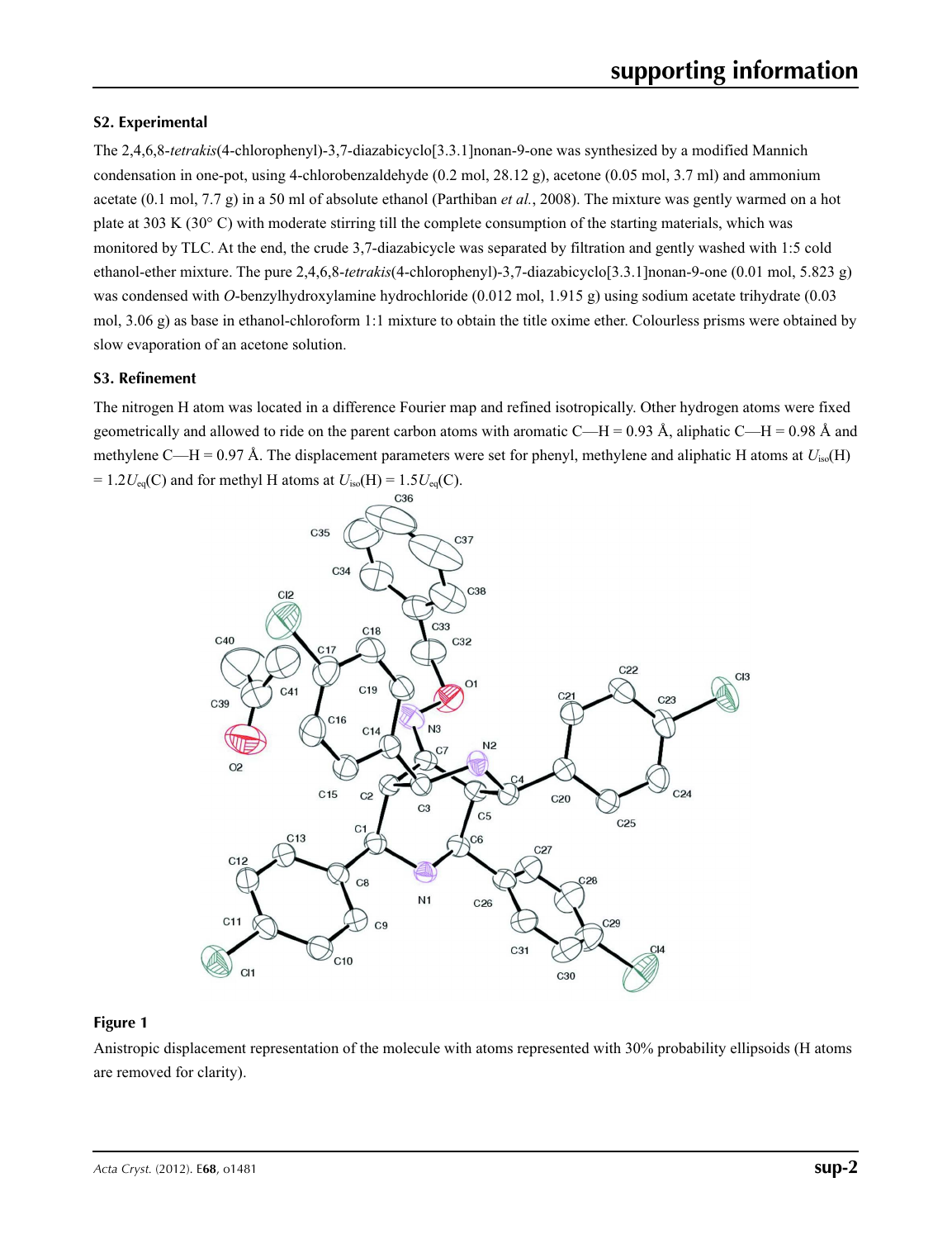#### **2,4,6,8-Tetrakis(4-chlorophenyl)-3,7-diazabicyclo[3.3.1]nonan-9-one** *O***-benzyloxime acetone monosolvate**

 $F(000) = 1552$  $D_x = 1.286$  Mg m<sup>-3</sup>

 $\theta$  = 1.6–25.0°  $\mu$  = 0.35 mm<sup>-1</sup> *T* = 293 K Prism, colourless  $0.20 \times 0.16 \times 0.16$  mm

Mo *Kα* radiation, *λ* = 0.71073 Å Cell parameters from 6628 reflections

#### *Crystal data*

 $C_{38}H_{31}Cl_4N_3O·C_3H_6O$  $M_r = 745.54$ Monoclinic, *P*21/*n* Hall symbol: -P 2yn  $a = 14.9237(5)$  Å  $b = 10.5064(3)$  Å  $c = 24.6015(7)$  Å  $\beta$  = 93.116 (1)<sup>o</sup>  $V = 3851.7(2)$  Å<sup>3</sup>  $Z = 4$ 

#### *Data collection*

| <b>Bruker APEXII CCD</b>                 | 35931 measured reflections                                              |
|------------------------------------------|-------------------------------------------------------------------------|
| diffractometer                           | 7173 independent reflections                                            |
| Radiation source: fine-focus sealed tube | 4263 reflections with $I > 2\sigma(I)$                                  |
| Graphite monochromator                   | $R_{\rm int} = 0.040$                                                   |
| $\omega$ and $\varphi$ scan              | $\theta_{\text{max}} = 25.5^{\circ}, \theta_{\text{min}} = 1.6^{\circ}$ |
| Absorption correction: multi-scan        | $h = -18 \rightarrow 18$                                                |
| (SADABS; Bruker, 2004)                   | $k = -12 \rightarrow 8$                                                 |
| $T_{\min} = 0.934$ , $T_{\max} = 0.947$  | $l = -29 \rightarrow 29$                                                |
|                                          |                                                                         |

#### *Refinement*

| Refinement on $F^2$                             | Secondary atom site location: difference Fourier  |
|-------------------------------------------------|---------------------------------------------------|
| Least-squares matrix: full                      | map                                               |
| $R[F^2 > 2\sigma(F^2)] = 0.062$                 | Hydrogen site location: inferred from             |
| $wR(F^2) = 0.188$                               | neighbouring sites                                |
| $S = 1.03$                                      | H atoms treated by a mixture of independent       |
| 7173 reflections                                | and constrained refinement                        |
| 475 parameters                                  | $w = 1/[\sigma^2(F_0^2) + (0.0699P)^2 + 3.3824P]$ |
| 0 restraints                                    | where $P = (F_0^2 + 2F_c^2)/3$                    |
| Primary atom site location: structure-invariant | $(\Delta/\sigma)_{\text{max}} = 0.005$            |
| direct methods                                  | $\Delta\rho_{\rm max} = 0.89$ e Å <sup>-3</sup>   |
|                                                 | $\Delta\rho_{\rm min} = -0.29$ e Å <sup>-3</sup>  |

#### *Special details*

**Geometry**. All e.s.d.'s (except the e.s.d. in the dihedral angle between two l.s. planes) are estimated using the full covariance matrix. The cell e.s.d.'s are taken into account individually in the estimation of e.s.d.'s in distances, angles and torsion angles; correlations between e.s.d.'s in cell parameters are only used when they are defined by crystal symmetry. An approximate (isotropic) treatment of cell e.s.d.'s is used for estimating e.s.d.'s involving l.s. planes. **Refinement**. Refinement of  $F^2$  against ALL reflections. The weighted *R*-factor  $wR$  and goodness of fit *S* are based on  $F^2$ , conventional *R*-factors *R* are based on *F*, with *F* set to zero for negative  $F^2$ . The threshold expression of  $F^2 > \sigma(F^2)$  is used only for calculating *R*-factors(gt) *etc*. and is not relevant to the choice of reflections for refinement. *R*-factors based on *F*<sup>2</sup> are statistically about twice as large as those based on *F*, and *R*- factors based on ALL data will be even larger.

*Fractional atomic coordinates and isotropic or equivalent isotropic displacement parameters (Å<sup>2</sup>)* 

|                | $\boldsymbol{\chi}$ |           |             | $U_{\rm iso}*/U_{\rm eq}$ |  |
|----------------|---------------------|-----------|-------------|---------------------------|--|
| C <sub>1</sub> | 0.2859(2)           | 0.4608(3) | 0.27681(13) | 0.0522(8)                 |  |
| C <sub>2</sub> | 0.2691(2)           | 0.3992(3) | 0.33290(12) | 0.0485(7)                 |  |
| H <sub>2</sub> | 0.2124              | 0.4308    | 0.3460      | $0.058*$                  |  |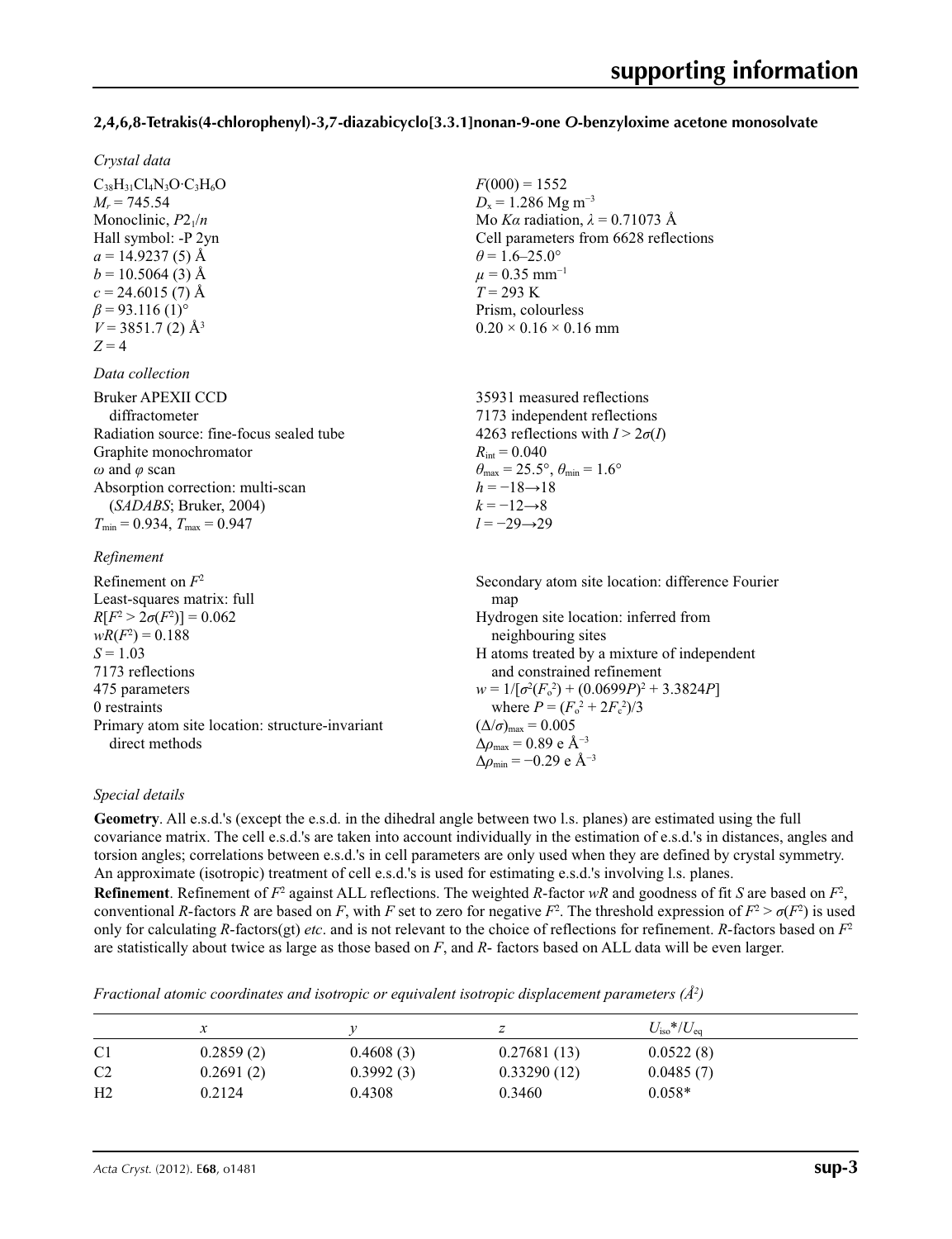| C <sub>3</sub>  | 0.2670(2) | 0.2506(3) | 0.33063(13) | 0.0482(7)  |
|-----------------|-----------|-----------|-------------|------------|
| C4              | 0.4313(2) | 0.2457(3) | 0.34865(14) | 0.0484(7)  |
| C <sub>5</sub>  | 0.4330(2) | 0.3935(3) | 0.35421(12) | 0.0495(7)  |
| H <sub>5</sub>  | 0.4803    | 0.4192    | 0.3812      | $0.059*$   |
| C6              | 0.4467(2) | 0.4608(3) | 0.29906(13) | 0.0537(8)  |
| C7              | 0.3440(2) | 0.4355(3) | 0.37191(12) | 0.0505(8)  |
| C8              | 0.2128(2) | 0.4241(3) | 0.23443(12) | 0.0500(8)  |
| C9              | 0.2286(2) | 0.3441(3) | 0.19141(13) | 0.0576(8)  |
| H9              | 0.2865    | 0.3149    | 0.1868      | $0.069*$   |
| C10             | 0.1592(2) | 0.3064(3) | 0.15477(14) | 0.0627(9)  |
| H10             | 0.1704    | 0.2531    | 0.1257      | $0.075*$   |
| C11             | 0.0742(2) | 0.3494(4) | 0.16243(14) | 0.0602(9)  |
| C12             | 0.0572(2) | 0.4299(4) | 0.20424(14) | 0.0640(9)  |
| H12             | $-0.0008$ | 0.4592    | 0.2085      | $0.077*$   |
| C13             | 0.1257(2) | 0.4674(3) | 0.23989(14) | 0.0603(9)  |
| H13             | 0.1139    | 0.5226    | 0.2682      | $0.072*$   |
| C14             | 0.1801(2) | 0.2023(3) | 0.35236(13) | 0.0499(7)  |
| C15             | 0.1040(2) | 0.1871(3) | 0.31863(14) | 0.0596(9)  |
| H15             | 0.1071    | 0.2026    | 0.2816      | $0.072*$   |
| C16             | 0.0231(2) | 0.1492(4) | 0.33852(17) | 0.0721(10) |
| H16             | $-0.0278$ | 0.1408    | 0.3153      | $0.086*$   |
| C17             | 0.0193(2) | 0.1245(4) | 0.39275(18) | 0.0756(11) |
| C18             | 0.0929(3) | 0.1397(4) | 0.42751(16) | 0.0820(12) |
| H18             | 0.0891    | 0.1241    | 0.4645      | $0.098*$   |
| C19             | 0.1732(2) | 0.1785(4) | 0.40740(14) | 0.0676(10) |
| H19             | 0.2233    | 0.1889    | 0.4312      | $0.081*$   |
| C20             | 0.5042(2) | 0.1854(3) | 0.38518(13) | 0.0513(8)  |
| C21             | 0.4914(2) | 0.1632(3) | 0.43962(14) | 0.0597(9)  |
| H21             | 0.4358    | 0.1804    | 0.4534      | $0.072*$   |
| C22             | 0.5599(3) | 0.1161(4) | 0.47385(15) | 0.0685(10) |
| H <sub>22</sub> | 0.5511    | 0.1033    | 0.5106      | $0.082*$   |
| C <sub>23</sub> | 0.6403(2) | 0.0886(4) | 0.45328(17) | 0.0688(10) |
| C <sub>24</sub> | 0.6552(2) | 0.1077(4) | 0.39992(17) | 0.0744(11) |
| H <sub>24</sub> | 0.7105    | 0.0878    | 0.3865      | $0.089*$   |
| C <sub>25</sub> | 0.5870(2) | 0.1571(4) | 0.36575(15) | 0.0645(9)  |
| H25             | 0.5972    | 0.1715    | 0.3293      | $0.077*$   |
| C <sub>26</sub> | 0.5374(2) | 0.4319(3) | 0.27753(13) | 0.0559(8)  |
| C27             | 0.6118(3) | 0.4936(4) | 0.29977(17) | 0.0784(11) |
| H27             | 0.6051    | 0.5533    | 0.3271      | $0.094*$   |
| C28             | 0.6954(3) | 0.4685(5) | 0.2823(2)   | 0.0986(15) |
| H <sub>28</sub> | 0.7454    | 0.5104    | 0.2978      | $0.118*$   |
| C29             | 0.7049(3) | 0.3807(5) | 0.2415(2)   | 0.0927(14) |
| C30             | 0.6326(3) | 0.3186(5) | 0.21902(17) | 0.0860(13) |
| H <sub>30</sub> | 0.6395    | 0.2587    | 0.1917      | $0.103*$   |
| C31             | 0.5497(3) | 0.3444(4) | 0.23664(15) | 0.0698(10) |
| H31             | 0.5001    | 0.3021    | 0.2208      | $0.084*$   |
| C32             | 0.3717(4) | 0.5788(5) | 0.49734(18) | 0.1062(16) |
| H32A            | 0.3446    | 0.6590    | 0.4858      | $0.127*$   |
|                 |           |           |             |            |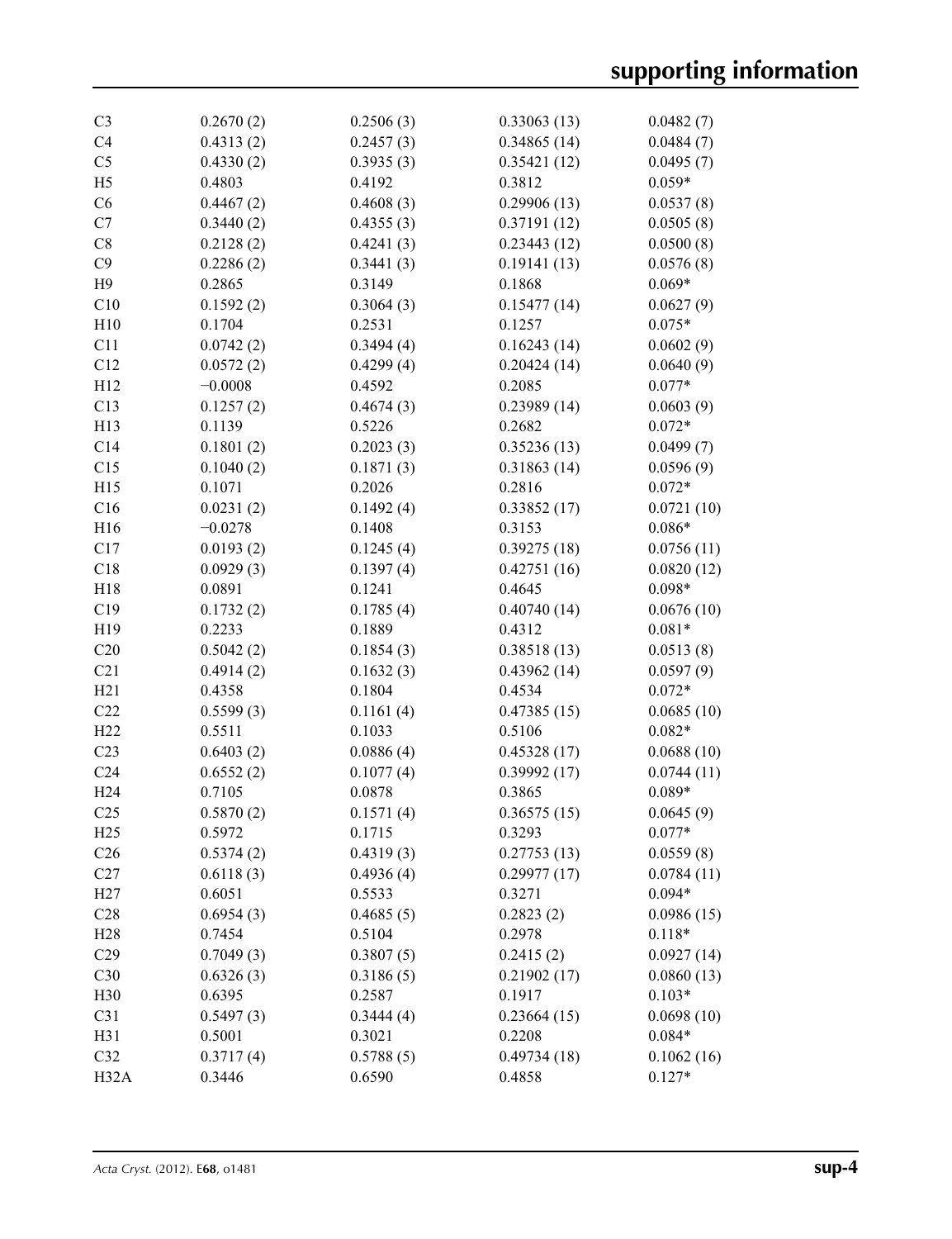| H32B              | 0.4242        | 0.5979      | 0.5208      | $0.127*$               |
|-------------------|---------------|-------------|-------------|------------------------|
| C <sub>33</sub>   | 0.3056(4)     | 0.5049(6)   | 0.52925(17) |                        |
| C34               | 0.2425(5)     | 0.5741(8)   | 0.5549(2)   | 0.0944(14)<br>0.136(2) |
| H34               | 0.2418        | 0.6624      | 0.5522      | $0.163*$               |
|                   |               |             |             |                        |
| C <sub>35</sub>   | 0.1807(6)     | 0.5133(14)  | 0.5844(4)   | 0.194(5)               |
| H35               | 0.1375        | 0.5612      | 0.6010      | $0.233*$               |
| C36               | 0.1804(9)     | 0.3853(15)  | 0.5902(4)   | 0.198(6)               |
| H36               | 0.1380        | 0.3457      | 0.6107      | $0.238*$               |
| C37               | 0.2455(9)     | 0.3128(11)  | 0.5645(4)   | 0.198(5)               |
| H37               | 0.2464        | 0.2245      | 0.5671      | $0.238*$               |
| C38               | 0.3095(5)     | 0.3786(6)   | 0.5345(2)   | 0.1211(19)             |
| H38               | 0.3545        | 0.3334      | 0.5183      | $0.145*$               |
| C39               | 0.0817(4)     | 0.6394(6)   | 0.4002(2)   | 0.1086(17)             |
| C40               | 0.0896(7)     | 0.7529(8)   | 0.4329(3)   | 0.213(4)               |
| <b>H40A</b>       | 0.0921        | 0.8260      | 0.4096      | $0.320*$               |
| H40B              | 0.1433        | 0.7486      | 0.4561      | $0.320*$               |
| <b>H40C</b>       | 0.0385        | 0.7598      | 0.4548      | $0.320*$               |
| C41               | 0.0762(4)     | 0.5122(7)   | 0.4283(3)   | 0.142(2)               |
| H <sub>41</sub> A | 0.0714        | 0.4458      | 0.4015      | $0.213*$               |
| H41B              | 0.0245        | 0.5106      | 0.4498      | $0.213*$               |
| H <sub>41</sub> C | 0.1293        | 0.4993      | 0.4514      | $0.213*$               |
| N <sub>1</sub>    | 0.37419(18)   | 0.4222(3)   | 0.26073(11) | 0.0534(7)              |
| N <sub>2</sub>    | 0.34337(17)   | 0.2004(3)   | 0.36383(11) | 0.0519(7)              |
| N <sub>3</sub>    | 0.3236(2)     | 0.4941(3)   | 0.41573(12) | 0.0745(9)              |
| O <sub>1</sub>    | 0.39933(19)   | 0.5102(3)   | 0.44974(12) | 0.0930(9)              |
| O <sub>2</sub>    | 0.0791(4)     | 0.6448(5)   | 0.35250(17) | 0.1589(19)             |
| C11               | $-0.01371(7)$ | 0.29806(12) | 0.11818(4)  | 0.0871(4)              |
| C12               | $-0.08182(8)$ | 0.07631(17) | 0.41840(6)  | 0.1228(5)              |
| Cl <sub>3</sub>   | 0.72648(8)    | 0.03096(14) | 0.49745(6)  | 0.1128(5)              |
| C14               | 0.81177(10)   | 0.3490(2)   | 0.21892(8)  | 0.1549(7)              |
| H1                | 0.286(2)      | 0.557(3)    | 0.2824(12)  | $0.060(9)*$            |
| H1A               | 0.386(2)      | 0.453(3)    | 0.2293(14)  | $0.060(10)*$           |
| H2A               | 0.343(2)      | 0.117(3)    | 0.3623(13)  | $0.059(10)*$           |
| H <sub>3</sub>    | 0.2687(19)    | 0.225(3)    | 0.2914(13)  | $0.050(8)$ *           |
| H <sub>4</sub>    | 0.4428(18)    | 0.225(3)    | 0.3110(12)  | $0.042(8)$ *           |
| H <sub>6</sub>    | 0.4450(19)    | 0.551(3)    | 0.3059(12)  | $0.049(8)$ *           |
|                   |               |             |             |                        |

#### *Atomic displacement parameters (Å2 )*

|                | $I^{11}$   | $L^{22}$   | $I^{\beta 3}$ | $U^{12}$      | $U^{13}$      | $U^{23}$      |
|----------------|------------|------------|---------------|---------------|---------------|---------------|
| C <sub>1</sub> | 0.060(2)   | 0.0453(19) | 0.0517(19)    | 0.0018(16)    | 0.0036(15)    | 0.0040(15)    |
| C <sub>2</sub> | 0.0522(18) | 0.0474(18) | 0.0463(17)    | 0.0051(15)    | 0.0063(14)    | 0.0020(14)    |
| C <sub>3</sub> | 0.0505(18) | 0.0478(18) | 0.0461(18)    | 0.0029(15)    | 0.0002(14)    | 0.0030(14)    |
| C4             | 0.0481(18) | 0.0472(18) | 0.0501(19)    | 0.0000(15)    | 0.0030(14)    | $-0.0009(15)$ |
| C <sub>5</sub> | 0.0553(19) | 0.0464(18) | 0.0464(17)    | $-0.0041(15)$ | $-0.0011(14)$ | $-0.0015(14)$ |
| C <sub>6</sub> | 0.061(2)   | 0.048(2)   | 0.0523(19)    | $-0.0040(16)$ | 0.0021(16)    | 0.0021(15)    |
| C7             | 0.066(2)   | 0.0440(18) | 0.0410(17)    | 0.0014(15)    | 0.0035(15)    | 0.0010(14)    |
| C8             | 0.0557(19) | 0.0471(18) | 0.0470(17)    | 0.0019(15)    | 0.0010(14)    | 0.0087(14)    |
|                |            |            |               |               |               |               |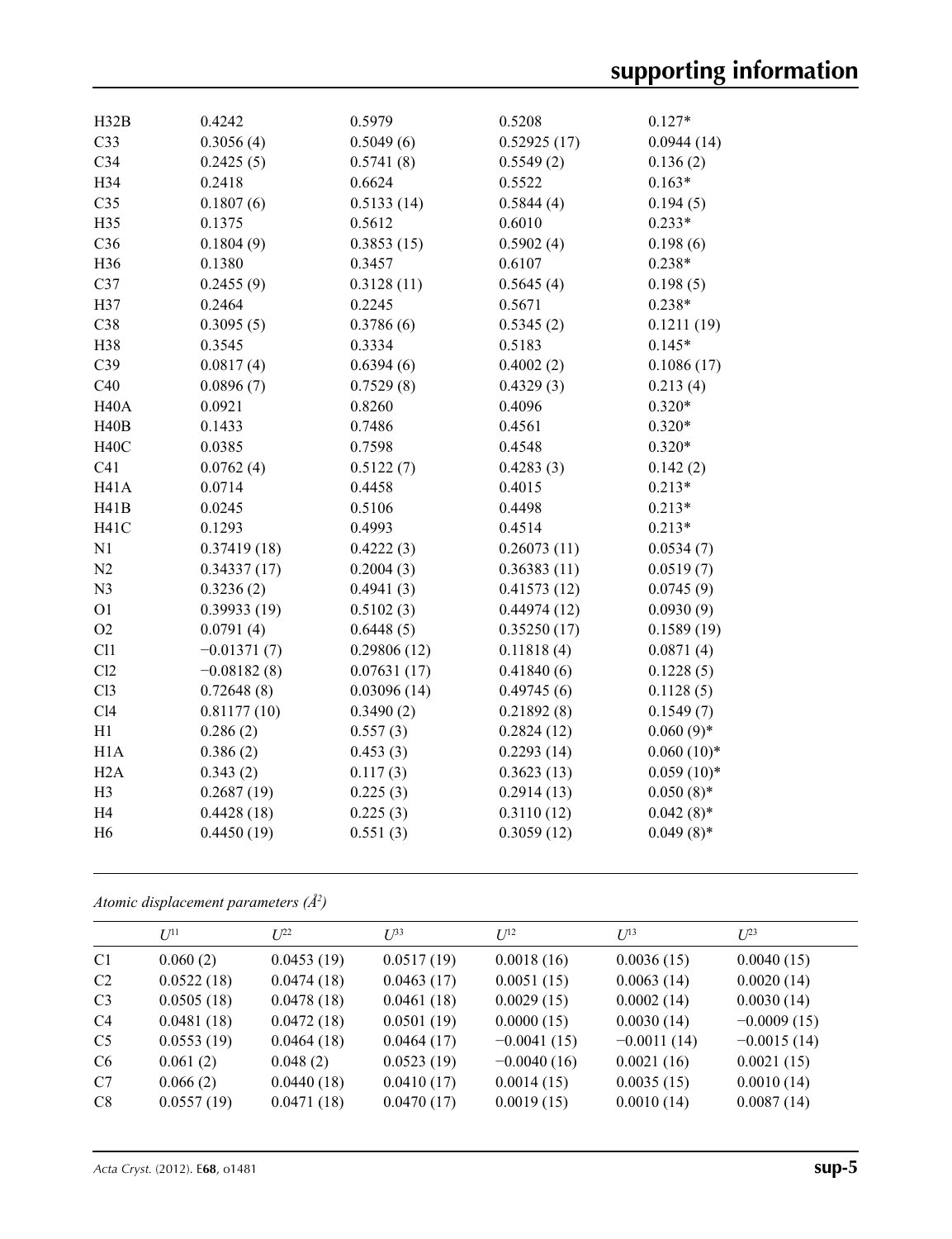# **supporting information**

| C9              | 0.057(2)   | 0.063(2)   | 0.0536(19) | 0.0061(17)    | 0.0057(16)    | 0.0036(17)    |
|-----------------|------------|------------|------------|---------------|---------------|---------------|
| C10             | 0.068(2)   | 0.067(2)   | 0.0526(19) | 0.0004(19)    | 0.0006(17)    | $-0.0006(17)$ |
| C11             | 0.059(2)   | 0.068(2)   | 0.052(2)   | $-0.0034(18)$ | $-0.0042(16)$ | 0.0173(17)    |
| C12             | 0.053(2)   | 0.074(2)   | 0.065(2)   | 0.0100(18)    | 0.0030(17)    | 0.0140(19)    |
| C13             | 0.064(2)   | 0.061(2)   | 0.056(2)   | 0.0126(18)    | 0.0047(17)    | 0.0060(16)    |
| C14             | 0.0512(18) | 0.0451(17) | 0.0533(18) | 0.0049(14)    | 0.0008(14)    | 0.0026(14)    |
| C15             | 0.059(2)   | 0.063(2)   | 0.0567(19) | 0.0010(17)    | $-0.0018(16)$ | $-0.0045(17)$ |
| C16             | 0.052(2)   | 0.080(3)   | 0.083(3)   | $-0.0030(19)$ | $-0.0057(19)$ | $-0.008(2)$   |
| C17             | 0.052(2)   | 0.085(3)   | 0.091(3)   | $-0.004(2)$   | 0.011(2)      | 0.010(2)      |
| C18             | 0.064(2)   | 0.114(4)   | 0.068(2)   | $-0.002(2)$   | 0.010(2)      | 0.029(2)      |
| C19             | 0.052(2)   | 0.090(3)   | 0.060(2)   | $-0.0023(19)$ | $-0.0036(16)$ | 0.0198(19)    |
| C20             | 0.0519(19) | 0.0467(18) | 0.0549(19) | $-0.0043(15)$ | $-0.0009(15)$ | 0.0033(15)    |
| C21             | 0.056(2)   | 0.062(2)   | 0.061(2)   | 0.0026(17)    | 0.0039(16)    | 0.0051(17)    |
| C22             | 0.069(2)   | 0.073(2)   | 0.062(2)   | $-0.009(2)$   | $-0.0059(19)$ | 0.0179(19)    |
| C <sub>23</sub> | 0.053(2)   | 0.067(2)   | 0.084(3)   | $-0.0034(18)$ | $-0.0143(19)$ | 0.022(2)      |
| C <sub>24</sub> | 0.049(2)   | 0.087(3)   | 0.086(3)   | 0.0041(19)    | $-0.0024(19)$ | 0.008(2)      |
| C <sub>25</sub> | 0.054(2)   | 0.077(2)   | 0.063(2)   | 0.0012(18)    | 0.0042(17)    | 0.0065(18)    |
| C <sub>26</sub> | 0.058(2)   | 0.058(2)   | 0.0521(19) | $-0.0079(17)$ | 0.0031(15)    | 0.0050(16)    |
| C27             | 0.063(2)   | 0.082(3)   | 0.091(3)   | $-0.016(2)$   | 0.009(2)      | $-0.016(2)$   |
| C28             | 0.066(3)   | 0.111(4)   | 0.119(4)   | $-0.026(3)$   | 0.008(3)      | $-0.014(3)$   |
| C29             | 0.069(3)   | 0.112(4)   | 0.100(3)   | $-0.008(3)$   | 0.028(2)      | 0.000(3)      |
| C30             | 0.080(3)   | 0.101(3)   | 0.080(3)   | $-0.006(3)$   | 0.023(2)      | $-0.022(2)$   |
| C31             | 0.064(2)   | 0.085(3)   | 0.060(2)   | $-0.010(2)$   | 0.0076(18)    | $-0.010(2)$   |
| C32             | 0.141(5)   | 0.107(4)   | 0.071(3)   | $-0.015(3)$   | 0.002(3)      | $-0.039(3)$   |
| C33             | 0.118(4)   | 0.111(4)   | 0.053(2)   | 0.005(3)      | $-0.004(3)$   | $-0.016(3)$   |
| C <sub>34</sub> | 0.138(5)   | 0.175(7)   | 0.094(4)   | 0.021(5)      | 0.004(4)      | $-0.004(4)$   |
| C <sub>35</sub> | 0.111(6)   | 0.358(17)  | 0.116(6)   | $-0.002(8)$   | 0.022(4)      | 0.019(9)      |
| C36             | 0.222(12)  | 0.281(17)  | 0.090(6)   | $-0.079(11)$  | $-0.007(6)$   | 0.065(8)      |
| C37             | 0.296(15)  | 0.192(10)  | 0.102(6)   | $-0.072(10)$  | $-0.037(7)$   | 0.038(6)      |
| C38             | 0.171(6)   | 0.104(5)   | 0.087(4)   | $-0.008(4)$   | $-0.010(4)$   | 0.011(3)      |
| C39             | 0.116(4)   | 0.124(5)   | 0.086(4)   | 0.021(3)      | 0.013(3)      | $-0.010(3)$   |
| C40             | 0.314(12)  | 0.155(7)   | 0.170(7)   | 0.005(7)      | $-0.010(7)$   | $-0.062(6)$   |
| C <sub>41</sub> | 0.126(5)   | 0.164(6)   | 0.138(5)   | 0.017(4)      | 0.038(4)      | 0.031(5)      |
| N1              | 0.0511(16) | 0.0626(18) | 0.0465(16) | $-0.0030(13)$ | 0.0039(13)    | 0.0057(14)    |
| N2              | 0.0484(16) | 0.0447(17) | 0.0623(17) | 0.0005(13)    | 0.0006(12)    | 0.0088(13)    |
| N <sub>3</sub>  | 0.090(2)   | 0.072(2)   | 0.0593(18) | $-0.0117(18)$ | $-0.0146(17)$ | 0.0008(16)    |
| O <sub>1</sub>  | 0.0775(19) | 0.116(2)   | 0.0848(19) | $-0.0107(17)$ | 0.0013(15)    | $-0.0291(17)$ |
| O2              | 0.234(5)   | 0.156(4)   | 0.087(3)   | 0.043(4)      | 0.015(3)      | 0.002(3)      |
| C11             | 0.0746(7)  | 0.1043(8)  | 0.0801(7)  | $-0.0127(6)$  | $-0.0181(5)$  | 0.0094(6)     |
| Cl2             | 0.0633(7)  | 0.1634(14) | 0.1442(12) | $-0.0164(8)$  | 0.0286(7)     | 0.0234(10)    |
| C13             | 0.0765(8)  | 0.1344(11) | 0.1236(10) | 0.0078(7)     | $-0.0308(7)$  | 0.0487(8)     |
| Cl4             | 0.0784(9)  | 0.1845(17) | 0.2077(18) | $-0.0109(10)$ | 0.0618(10)    | $-0.0301(14)$ |
|                 |            |            |            |               |               |               |

## *Geometric parameters (Å, º)*

| $C1 - N1$ | 1.454(4) | $C21 - H21$ | 0.9300   |
|-----------|----------|-------------|----------|
| $C1-C8$   | 1.517(4) | $C22-C23$   | 1.358(5) |
| $C1-C2$   | 1.557(4) | $C22-H22$   | 0.9300   |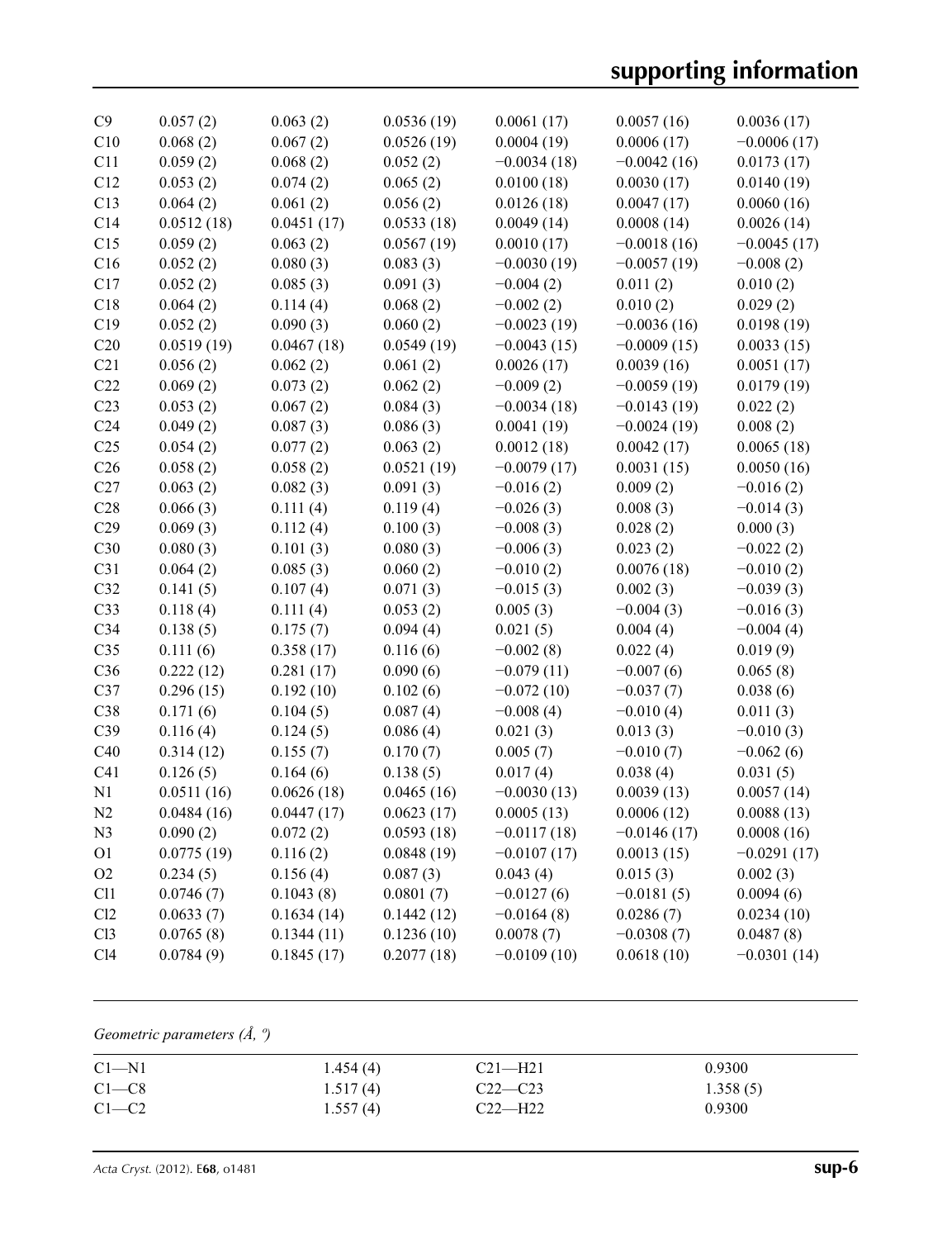| $Cl-H1$     | 1.02(3)   | $C23-C24$         | 1.358(5)  |
|-------------|-----------|-------------------|-----------|
| $C2-C7$     | 1.482(4)  | $C23 - C13$       | 1.746(3)  |
| $C2-C3$     | 1.562(4)  | $C24 - C25$       | 1.385(5)  |
| $C2-H2$     | 0.9800    | $C24 - H24$       | 0.9300    |
| $C3 - N2$   | 1.465(4)  | $C25 - H25$       | 0.9300    |
| $C3 - C14$  | 1.516(4)  | $C26 - C27$       | 1.373(5)  |
| $C3-H3$     | 1.00(3)   | $C26-C31$         | 1.383(5)  |
| $C4 - N2$   | 1.463(4)  | $C27 - C28$       | 1.368(6)  |
| $C4 - C20$  | 1.513(4)  | $C27 - H27$       | 0.9300    |
| $C4 - C5$   | 1.558(4)  | $C28 - C29$       | 1.375(6)  |
| $C4 - H4$   | 0.98(3)   | $C28 - H28$       | 0.9300    |
| $C5 - C7$   | 1.488(4)  | $C29 - C30$       | 1.354(6)  |
| $C5-C6$     | 1.553(4)  | $C29 - C14$       | 1.750(4)  |
| $C5 - H5$   | 0.9800    | $C30-C31$         |           |
| $C6 - N1$   |           |                   | 1.360(5)  |
|             | 1.454(4)  | $C30 - H30$       | 0.9300    |
| $C6-C26$    | 1.510(5)  | $C31 - H31$       | 0.9300    |
| $C6 - H6$   | 0.97(3)   | $C32 - O1$        | 1.454(5)  |
| $C7 - N3$   | 1.292(4)  | $C32-C33$         | 1.508(7)  |
| $C8-C9$     | 1.382(4)  | $C32-H32A$        | 0.9700    |
| $C8 - C13$  | 1.391(4)  | $C32 - H32B$      | 0.9700    |
| $C9 - C10$  | 1.393(5)  | $C33-C38$         | 1.334(7)  |
| $C9 - H9$   | 0.9300    | $C33-C34$         | 1.371(8)  |
| $C10 - C11$ | 1.369(5)  | $C34 - C35$       | 1.363(11) |
| $C10 - H10$ | 0.9300    | C34-H34           | 0.9300    |
| $C11 - C12$ | 1.366(5)  | $C35-C36$         | 1.353(15) |
| $C11 - C11$ | 1.744(4)  | $C35 - H35$       | 0.9300    |
| $C12 - C13$ | 1.369(5)  | $C36-C37$         | 1.410(14) |
| $C12 - H12$ | 0.9300    | C36-H36           | 0.9300    |
| $C13 - H13$ | 0.9300    | $C37-C38$         | 1.418(11) |
| $C14 - C15$ | 1.379(4)  | C37-H37           | 0.9300    |
| $C14 - C19$ | 1.386(5)  | C38-H38           | 0.9300    |
| $C15 - C16$ | 1.386(5)  | $C39 - 02$        | 1.173(6)  |
| $C15 - H15$ | 0.9300    | $C39 - C40$       | 1.441(9)  |
| $C16 - C17$ | 1.363(5)  | $C39 - C41$       | 1.509(8)  |
| $C16 - H16$ | 0.9300    | C40-H40A          | 0.9600    |
| $C17 - C18$ | 1.364(5)  | C40-H40B          | 0.9600    |
| $C17 - C12$ | 1.743(4)  | C40-H40C          | 0.9600    |
| $C18 - C19$ | 1.382(5)  | $C41 - H41A$      | 0.9600    |
| $C18 - H18$ | 0.9300    | $C41 - H41B$      | 0.9600    |
| $C19 - H19$ | 0.9300    | $C41 - H41C$      | 0.9600    |
| $C20-C25$   | 1.382(5)  | $N1 - H1A$        | 0.86(3)   |
| $C20-C21$   | 1.383(5)  | $N2-H2A$          | 0.88(4)   |
| $C21 - C22$ | 1.381(5)  | $N3 - 01$         | 1.380(4)  |
|             |           |                   |           |
| $N1-C1-C8$  | 111.7(3)  | $C22-C21-H21$     | 119.5     |
| $N1-C1-C2$  | 108.5(3)  | $C20 - C21 - H21$ | 119.5     |
| $C8-C1-C2$  | 111.0(3)  | $C23 - C22 - C21$ | 119.3(3)  |
| $N1-C1-H1$  | 108.4(18) | $C23-C22-H22$     | 120.4     |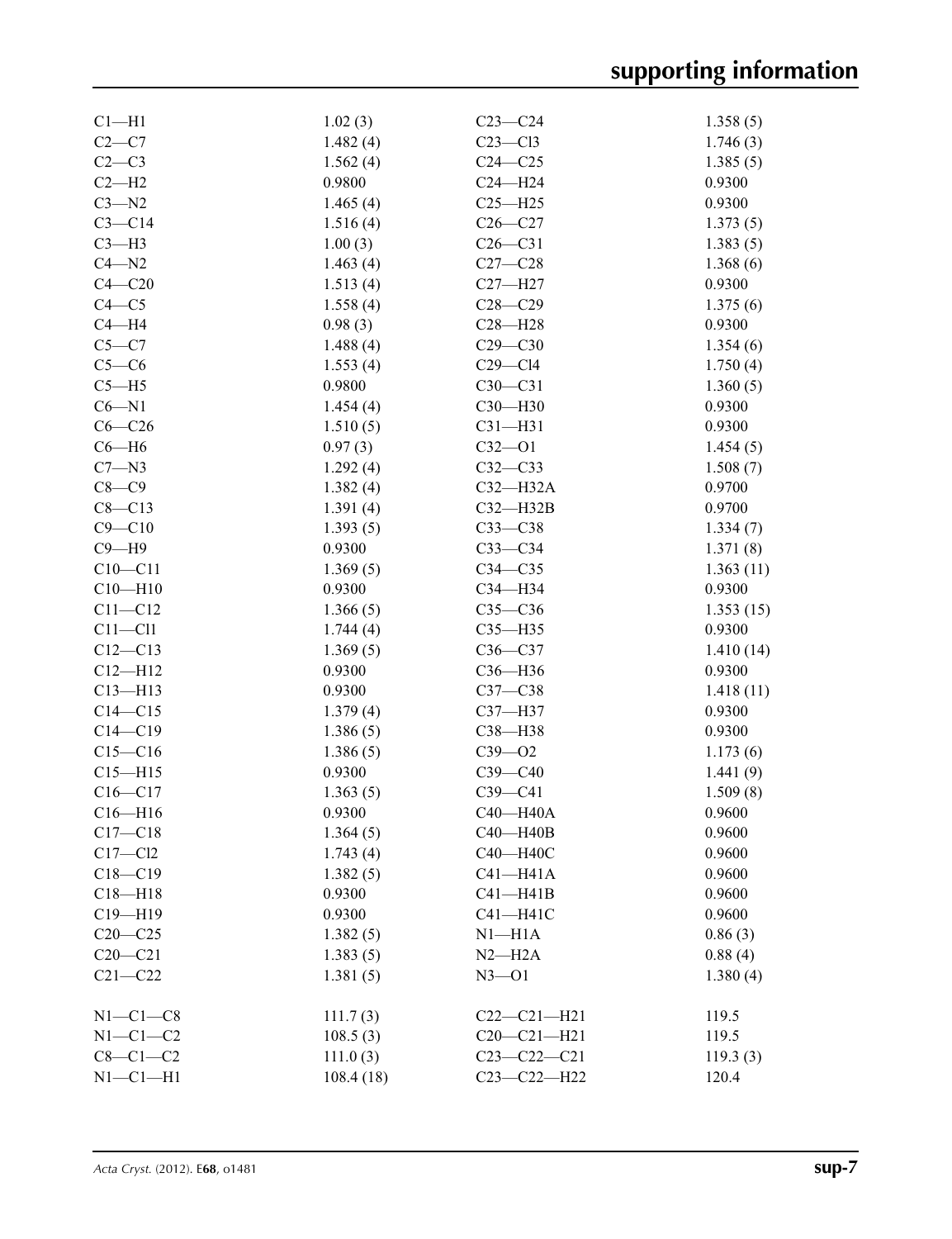| $C8-C1-H1$        | 110.1(18) | $C21 - C22 - H22$  | 120.4     |
|-------------------|-----------|--------------------|-----------|
| $C2-C1-H1$        | 106.9(18) | $C24 - C23 - C22$  | 121.5(3)  |
| $C7-C2-C1$        | 108.3(3)  | $C24 - C23 - C13$  | 119.9(3)  |
| $C7 - C2 - C3$    | 107.1(2)  | $C22-C23-C13$      | 118.5(3)  |
| $C1-C2-C3$        | 112.8(3)  | $C23-C24-C25$      | 119.3(4)  |
| $C7-C2-H2$        | 109.5     | $C23-C24-H24$      | 120.4     |
| $C1-C2-H2$        | 109.5     | $C25-C24-H24$      | 120.4     |
| $C3-C2-H2$        | 109.5     | $C20-C25-C24$      | 120.8(3)  |
| $N2 - C3 - C14$   | 109.7(3)  | $C20-C25-H25$      | 119.6     |
| $N2 - C3 - C2$    | 109.1(3)  | $C24 - C25 - H25$  | 119.6     |
| $C14-C3-C2$       | 109.8(3)  | $C27-C26-C31$      | 117.8(3)  |
| $N2-C3-H3$        | 112.2(17) | $C27-C26-C6$       | 119.1(3)  |
| $C14-C3-H3$       | 108.4(17) | $C31 - C26 - C6$   | 123.1(3)  |
| $C2-C3-H3$        | 107.7(17) | $C28-C27-C26$      | 121.1(4)  |
| $N2 - C4 - C20$   | 109.8(3)  | C28-C27-H27        | 119.5     |
| $N2 - C4 - C5$    | 108.3(3)  | C26-C27-H27        | 119.5     |
| $C20-C4-C5$       | 110.9(3)  | $C27 - C28 - C29$  | 119.3(4)  |
| $N2 - C4 - H4$    | 112.1(17) | C27-C28-H28        | 120.3     |
| $C20-C4-H4$       | 108.2(16) | C29-C28-H28        | 120.3     |
| $C5-C4-H4$        | 107.6(17) | $C30-C29-C28$      | 120.7(4)  |
| $C7 - C5 - C6$    | 106.4(3)  | $C30-C29-C14$      | 119.9(4)  |
| $C7 - C5 - C4$    | 108.1(3)  | $C28 - C29 - C14$  | 119.4(4)  |
| $C6-C5-C4$        |           | $C29 - C30 - C31$  |           |
|                   | 112.3(3)  | C29-C30-H30        | 119.5(4)  |
| $C7-C5-H5$        | 110.0     |                    | 120.3     |
| $C6-C5-H5$        | 110.0     | C31-C30-H30        | 120.3     |
| $C4-C5-H5$        | 110.0     | $C30-C31-C26$      | 121.6(4)  |
| $N1 - C6 - C26$   | 111.5(3)  | $C30-C31-H31$      | 119.2     |
| $N1-C6-C5$        | 108.1(3)  | $C26 - C31 - H31$  | 119.2     |
| $C26-C6-C5$       | 112.2(3)  | $O1 - C32 - C33$   | 112.7(4)  |
| $N1-C6-H6$        | 111.3(18) | $O1 - C32 - H32A$  | 109.0     |
| $C26-C6-H6$       | 106.9(18) | $C33 - C32 - H32A$ | 109.0     |
| $C5-C6-H6$        | 106.8(18) | $O1 - C32 - H32B$  | 109.0     |
| $N3 - C7 - C2$    | 117.4(3)  | C33-C32-H32B       | 109.0     |
| $N3-C7-C5$        | 129.8(3)  | H32A-C32-H32B      | 107.8     |
| $C2-C7-C5$        | 112.8(3)  | C38-C33-C34        | 120.7(6)  |
| $C9 - C8 - C13$   | 118.1(3)  | C38-C33-C32        | 122.4(6)  |
| $C9 - C8 - C1$    | 122.4(3)  | C34-C33-C32        | 116.8(6)  |
| $C13 - C8 - C1$   | 119.4(3)  | $C35 - C34 - C33$  | 119.9(9)  |
| $C8 - C9 - C10$   | 121.2(3)  | C35-C34-H34        | 120.1     |
| $C8-C9-H9$        | 119.4     | $C33 - C34 - H34$  | 120.1     |
| $C10-C9-H9$       | 119.4     | $C36-C35-C34$      | 121.9(11) |
| $C11 - C10 - C9$  | 118.6(3)  | C36-C35-H35        | 119.1     |
| $C11 - C10 - H10$ | 120.7     | C34-C35-H35        | 119.1     |
| $C9 - C10 - H10$  | 120.7     | $C35 - C36 - C37$  | 118.9(12) |
| $C12 - C11 - C10$ | 121.3(3)  | C35-C36-H36        | 120.5     |
| $C12 - C11 - C11$ | 119.8(3)  | C37-C36-H36        | 120.5     |
| $C10-C11-C11$     | 118.9(3)  | C36-C37-C38        | 118.0(11) |
| $C11 - C12 - C13$ | 119.8(3)  | C36-C37-H37        | 121.0     |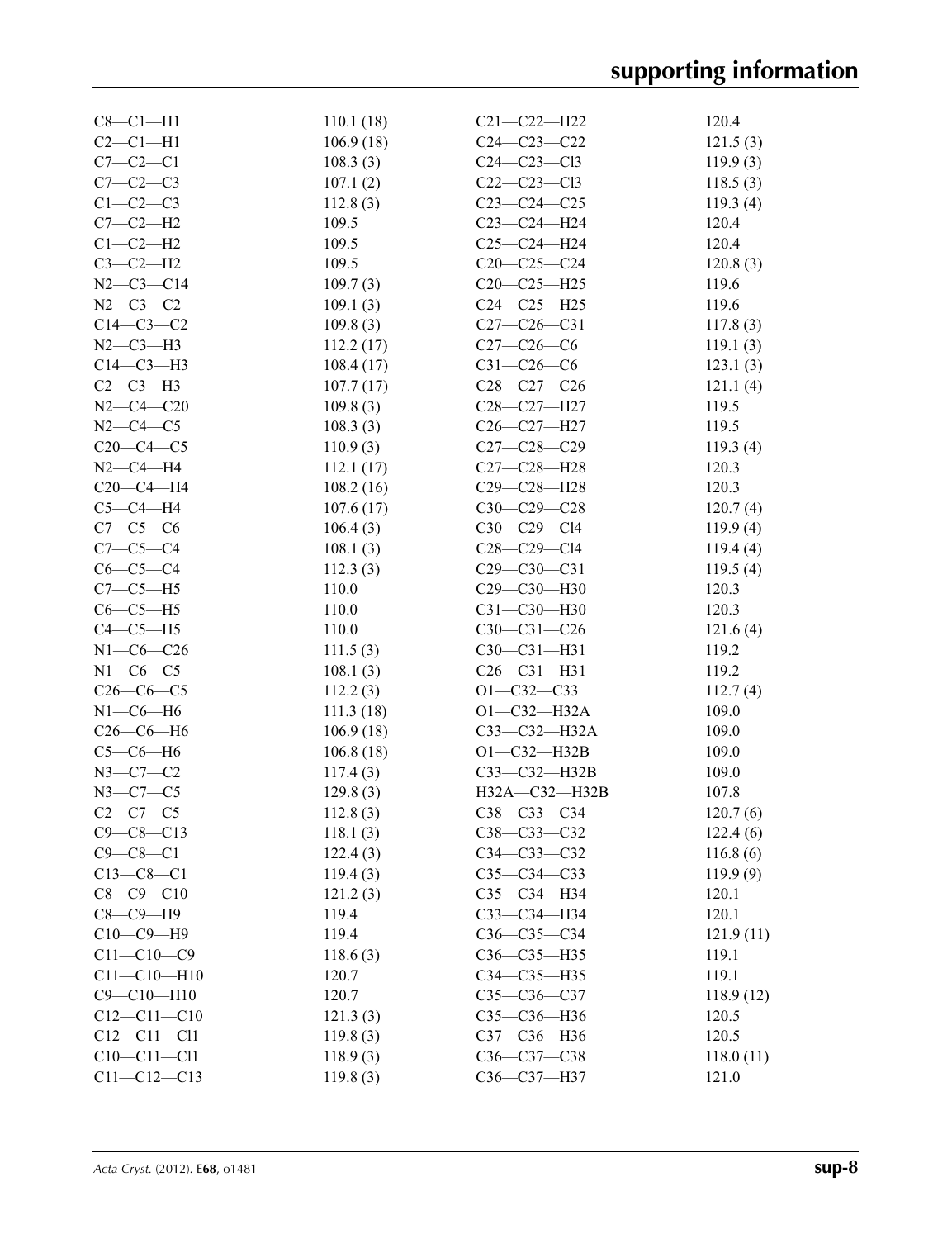| $C11 - C12 - H12$    | 120.1       | C38-C37-H37             | 121.0       |
|----------------------|-------------|-------------------------|-------------|
| $C13 - C12 - H12$    | 120.1       | C33-C38-C37             | 120.6(8)    |
| $C12-C13-C8$         | 120.9(3)    | C33-C38-H38             | 119.7       |
| $C12 - C13 - H13$    | 119.5       | C37-C38-H38             | 119.7       |
| $C8 - C13 - H13$     | 119.5       | $O2 - C39 - C40$        | 121.1(7)    |
| $C15-C14-C19$        | 117.6(3)    | $O2 - C39 - C41$        | 120.1(6)    |
| $C15-C14-C3$         | 121.2(3)    | C40-C39-C41             | 118.8(6)    |
| $C19 - C14 - C3$     | 121.1(3)    | СЗ9-С40-Н40А            | 109.5       |
| $C14 - C15 - C16$    | 121.7(3)    | C39-C40-H40B            | 109.5       |
| $C14 - C15 - H15$    | 119.1       | H40A-C40-H40B           | 109.5       |
| $C16-C15-H15$        | 119.1       | СЗ9-С40-Н40С            | 109.5       |
| $C17-C16-C15$        | 118.9(3)    | H40A-C40-H40C           | 109.5       |
| $C17 - C16 - H16$    | 120.5       | H40B-C40-H40C           | 109.5       |
| $C15-C16-H16$        | 120.5       | $C39 - C41 - H41A$      | 109.5       |
| $C16-C17-C18$        | 121.1(4)    | C39-C41-H41B            | 109.5       |
| $C16 - C17 - C12$    | 119.5(3)    | H41A-C41-H41B           | 109.5       |
| $C18 - C17 - C12$    | 119.4(3)    | C39-C41-H41C            | 109.5       |
| $C17 - C18 - C19$    | 119.6(4)    | H41A-C41-H41C           | 109.5       |
| $C17 - C18 - H18$    | 120.2       | H41B-C41-H41C           | 109.5       |
| $C19 - C18 - H18$    | 120.2       | $C1 - N1 - C6$          | 113.5(3)    |
| $C18-C19-C14$        | 121.0(3)    | $Cl-M1-H1A$             | 112(2)      |
| $C18-C19-H19$        | 119.5       | $C6 - N1 - H1A$         |             |
|                      |             |                         | 107(2)      |
| $C14-C19-H19$        | 119.5       | $C4 - N2 - C3$          | 114.9(3)    |
| $C25-C20-C21$        | 118.2(3)    | $C4 - N2 - H2A$         | 109(2)      |
| $C25-C20-C4$         | 120.9(3)    | $C3 - N2 - H2A$         | 109(2)      |
| $C21 - C20 - C4$     | 120.8(3)    | $C7 - N3 - O1$          | 110.0(3)    |
| $C22-C21-C20$        | 120.9(3)    | $N3 - 01 - C32$         | 106.9(3)    |
| $N1-C1-C2-C7$        |             |                         |             |
|                      | 55.2(3)     | $C3-C14-C19-C18$        | 177.2(4)    |
| $C8 - C1 - C2 - C7$  | 178.4(3)    | $N2-C4-C20-C25$         | 146.8(3)    |
| $N1 - C1 - C2 - C3$  | $-63.2(3)$  | $C5-C4-C20-C25$         | $-93.6(4)$  |
| $C8 - C1 - C2 - C3$  | 60.0(3)     | $N2-C4-C20-C21$         | $-36.6(4)$  |
| $C7 - C2 - C3 - N2$  | $-4.7(3)$   | $C5-C4-C20-C21$         | 83.0(4)     |
| $C1 - C2 - C3 - N2$  | 114.4(3)    | $C25-C20-C21-C22$       | 1.0(5)      |
| $C7-C2-C3-C14$       | 115.5(3)    | $C4 - C20 - C21 - C22$  | $-175.6(3)$ |
| $C1 - C2 - C3 - C14$ | $-125.4(3)$ | $C20-C21-C22-C23$       | $-1.5(6)$   |
| $N2-C4-C5-C7$        | $-1.1(3)$   | $C21 - C22 - C23 - C24$ | 0.7(6)      |
| $C20-C4-C5-C7$       | $-121.6(3)$ | $C21 - C22 - C23 - C13$ | 179.2(3)    |
| $N2-C4-C5-C6$        | $-118.2(3)$ | $C22-C23-C24-C25$       | 0.4(6)      |
| $C20-C4-C5-C6$       | 121.4(3)    | $C13-C23-C24-C25$       | $-178.0(3)$ |
| $C7-C5-C6-N1$        | $-59.7(3)$  | $C21 - C20 - C25 - C24$ | 0.1(5)      |
| $C4 - C5 - C6 - N1$  | 58.4(3)     | $C4 - C20 - C25 - C24$  | 176.8(3)    |
| $C7-C5-C6-C26$       | 177.0(3)    | $C23-C24-C25-C20$       | $-0.9(6)$   |
| $C4-C5-C6-C26$       | $-65.0(4)$  | $N1-C6-C26-C27$         | 161.1(3)    |
| $C1-C2-C7-N3$        | 122.5(3)    | $C5-C6-C26-C27$         | $-77.5(4)$  |
| $C3-C2-C7-N3$        | $-115.5(3)$ | $N1-C6-C26-C31$         | $-19.9(5)$  |
| $C1 - C2 - C7 - C5$  | $-59.2(3)$  | $C5-C6-C26-C31$         | 101.6(4)    |
| $C3-C2-C7-C5$        | 62.7(3)     | C31-C26-C27-C28         | $-0.5(6)$   |